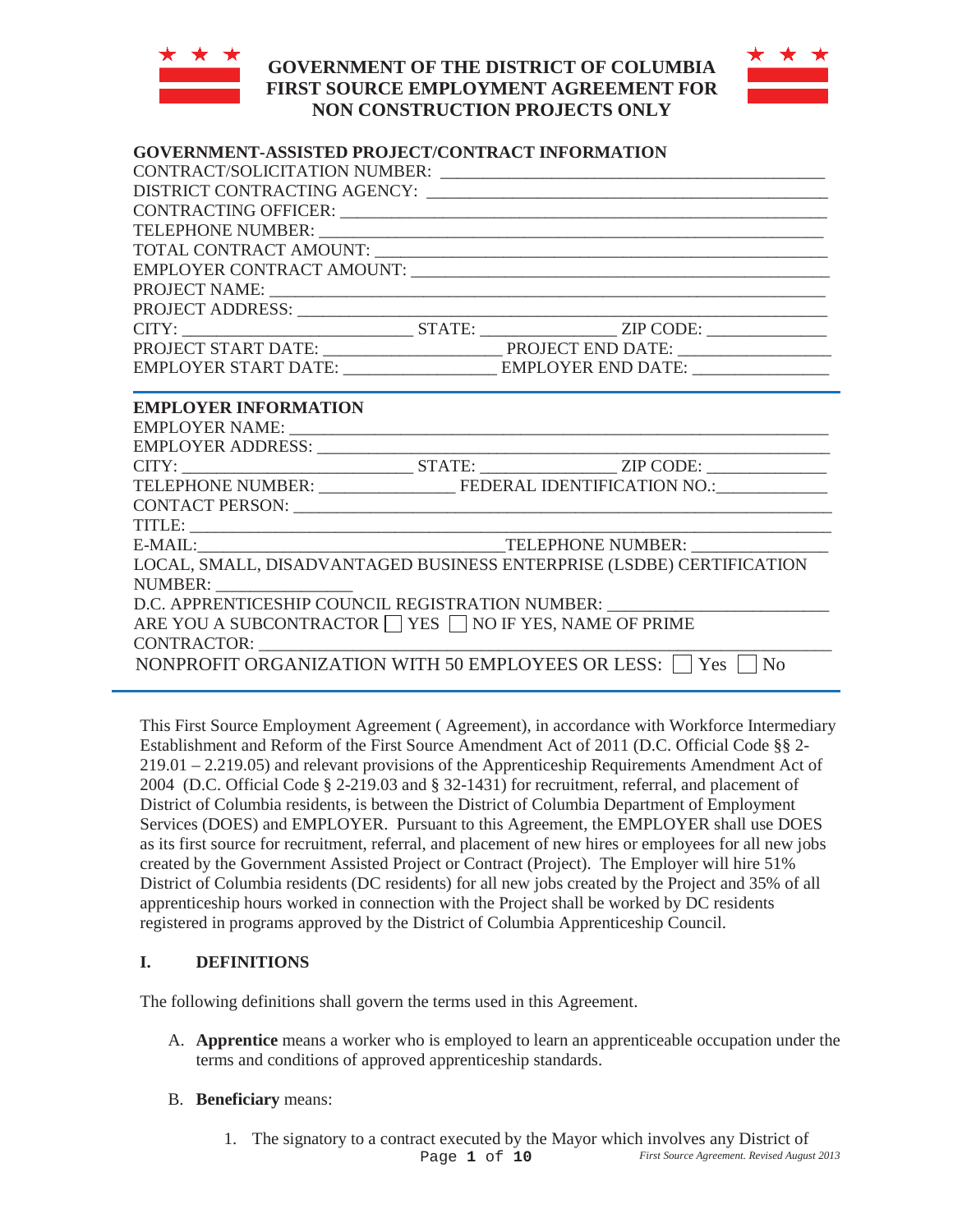Columbia government funds or funds which, in accordance with a federal grant or otherwise, the District government administers and which details the number and description of all jobs created by a government-assisted project or contract for which the beneficiary is required to use the First Source Register.

- 2. A recipient of a District government economic development action, including contracts, grants, loans, tax abatements, land transfers for redevelopment, or tax increment financing that results in a financial benefit of \$300,000 or more from an agency, commission, instrumentality, or other entity of the District government, including a financial or banking institution which serves as the repository for \$1 million or more of District of Columbia funds.
- 3. A retail or commercial tenant that is a direct recipient of a District government economic development action, including contracts, grants, loans, tax abatements, land transfers for public redevelopment, or tax increment financing in excess of \$300,000.
- C. **Contracting Agency** means any District of Columbia agency that is awarded a governmentassisted project or contract totaling \$300,000 or more.
- D. **Direct labor costs** means all costs, including wages and benefits, associated with the hiring and employment of personnel assigned to a process in which payroll expenses are traced to the units of output and are included in the cost of goods sold.
- E. **EMPLOYER** means any entity awarded a government-assisted project or contract totaling \$300,000 or more.
- F. **First Source Employer Portal** means the website consisting of a connected group of static and dynamic (functional) pages and forms on the World Wide Web accessible by Uniform Resource Locator (URL) and maintained by DOES to provide information and reporting functionality to EMPLOYERS.
- G. **First Source Register** means the DOES Automated Applicant Files, which consists of the names of District of Columbia residents registered with DOES.
- H. **Good faith effort** means an EMPLOYER has exhausted all reasonable means to comply with any affirmative action, hiring, or contractual goal(s) pursuant to the First Source law and Agreement.
- I. **Government-assisted project or contract** means any construction or non-construction project or contract receiving funds or resources from the District of Columbia or funds or resources which, in accordance with a federal grant or otherwise, the District of Columbia government administers, including contracts, grants, loans, tax abatements or exemptions, land transfers, land disposition and development agreements, tax increment financing, or any combination thereof, that is valued at \$300,000 or more.
- J. **Hard to employ** means a District of Columbia resident who is confirmed by DOES as:
	- 1. An ex-offender who has been released from prison within the last 10 years;
	- 2. A participant of the Temporary Assistance for Needy Families program;
	- 3. A participant of the Supplemental Nutrition Assistance Program;
	- 4. Living with a permanent disability verified by the Social Security Administration or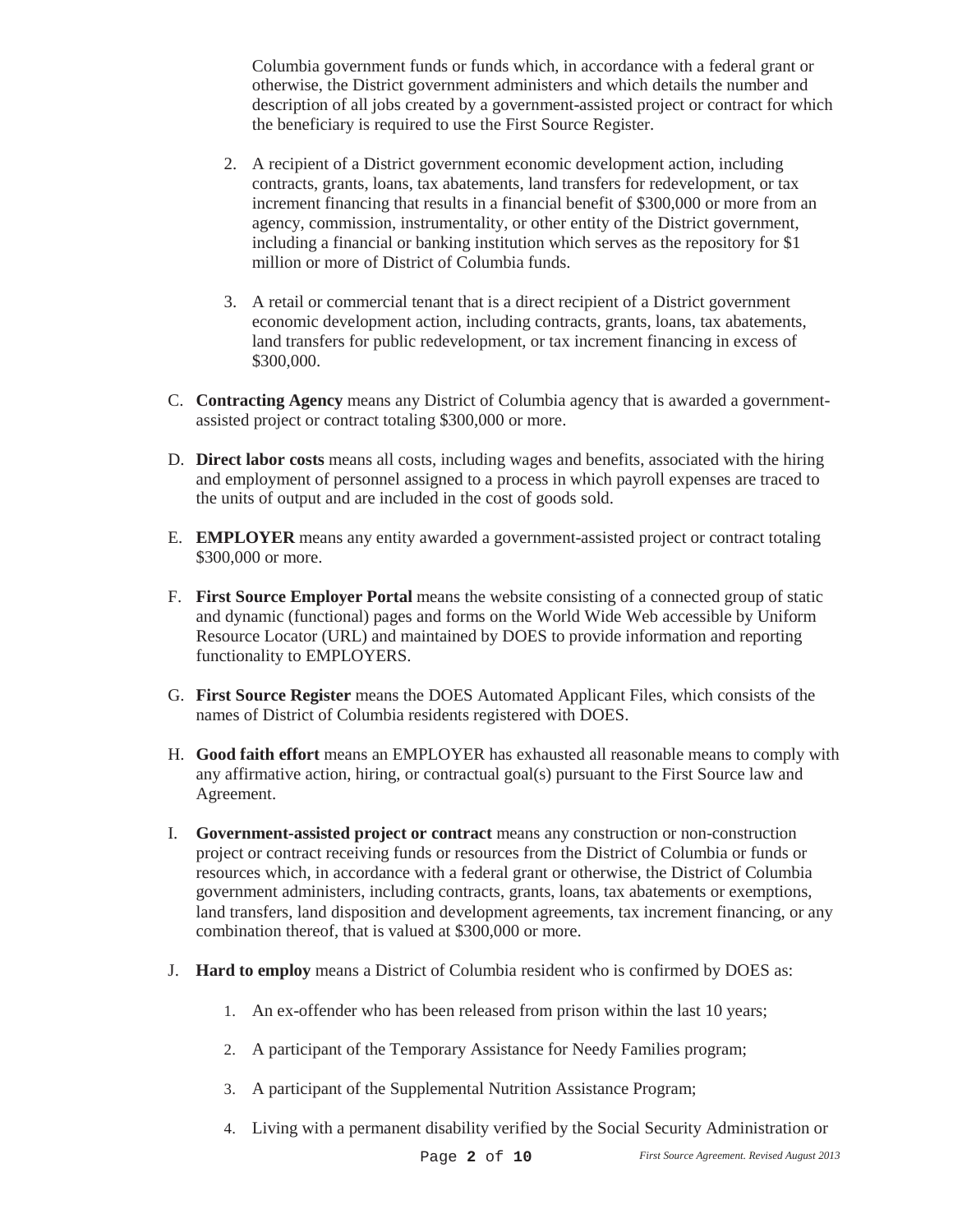District vocational rehabilitation program;

- 5. Unemployed for six (6) months or more in the last 12-month period;
- 6. Homeless;
- 7. A participant or graduate of the Transitional Employment Program established by § 32-1331; or
- 8. An individual who qualified for inclusion in the Work Opportunity Tax Credit Program as certified by DOES.
- K. **Indirect labor costs** means all costs, including wages and benefits, that are part of operating expenses and are associated with the hiring and employment of personnel assigned to tasks other than producing products.
- L. **Jobs** means any union and non-union managerial, nonmanagerial, professional, nonprofessional, technical or nontechnical position, including: clerical and sales occupations; service occupations; processing occupations; machine trade occupations; bench work occupations; structural work occupations; agricultural, fishery, forestry, and related occupations; and any other occupations as DOES may identify in the Dictionary of Occupational Titles, United States Department of Labor.
- M. **Journeyman** means a worker who has attained a level of skill, abilities, and competencies recognized within an industry as having mastered the skills and competencies required for the occupation.
- N. **Revised Employment Plan** means a document prepared and submitted by the EMPLOYER that includes the following:
	- 1. A projection of the total number of new positions that will be created as a result of the project or contract, including the job title, number of positions available, indication of part-time or full-time status, salary range, union affiliation (if applicable) ,and the projected hire dates;
	- 2. A roster of all current employees to include the name, Social Security Number, and address of all current employees, including apprentices, trainees, and transfers from other projects, who will be employed on the project or contract;
	- 3. A projection of the total number of full-time and part-time salaried employees on an annual basis that will be utilized on the project or contract and the total number of full-time and part-time salaried employees that will be District residents;
	- 4. A projection of the total number of hours to be worked on the project or contract by full-time and part-time hourly wage employees on an annual basis and a projection of the total number of hours to be worked on the project or contract by full-time and part-time hourly wage employees who are District residents;
	- 5. A timetable outlining the total number of hours to be worked on the project or contract by full-time and part-time hourly wage employees by job category and the total number of full-time and part-time salaried employees by job category over the duration of the life of the hiring requirements set forth by DOES and an associated hiring schedule which predicts when specific job openings will be available;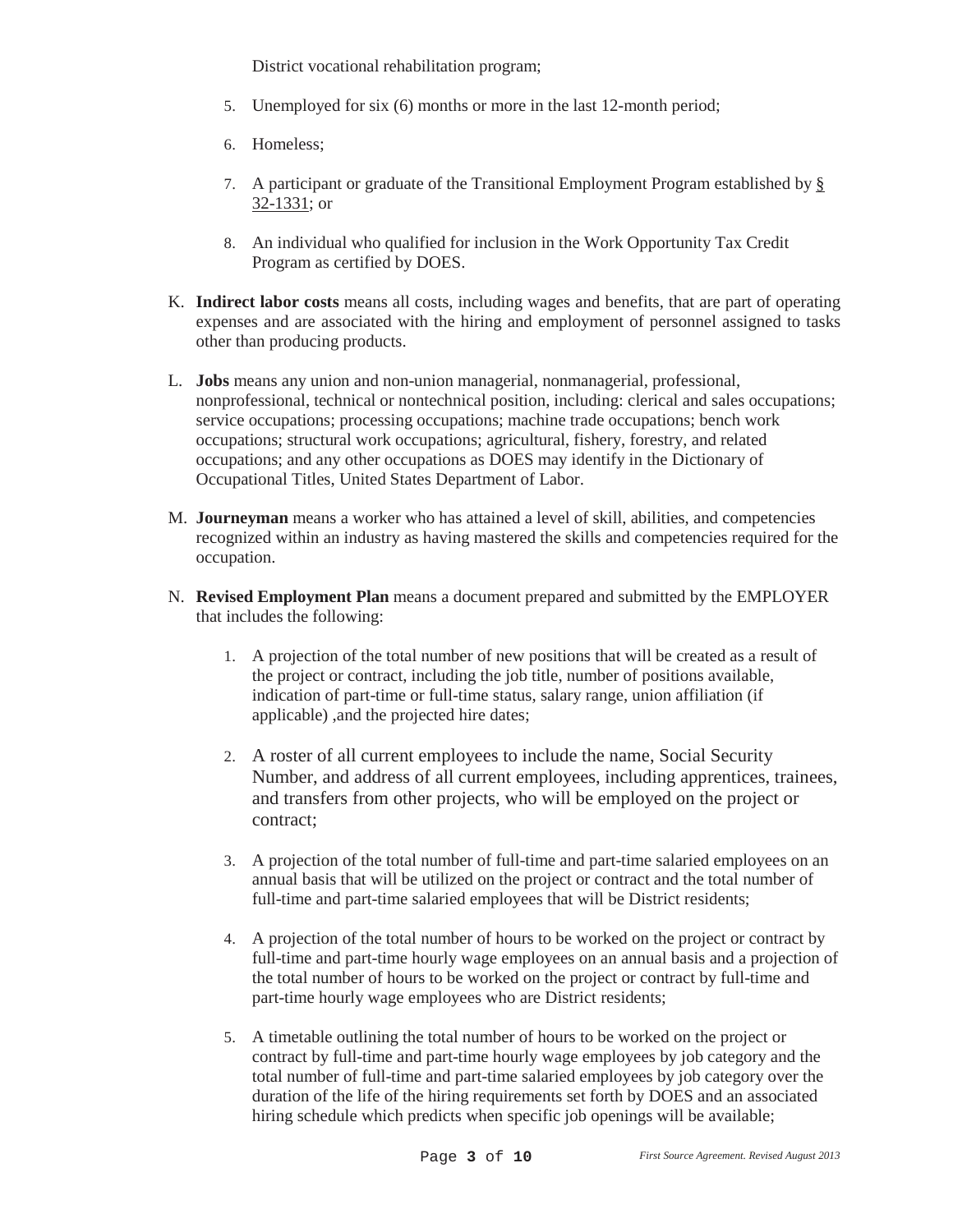- 6. Descriptions of the skill requirements by job title or position, including industryrecognized certifications required for the different positions;
- 7. A strategy to fulfill DC resident hiring percentage pursuant to this Agreement, including a component on communicating these requirements to contractors and subcontractors and a component on potential community outreach partnerships with the University of the District of Columbia, the University of the District of Columbia Community College, DOES, Jointly Funded Apprenticeship Programs, the District of Columbia Workforce Intermediary, or other government-approved, community-based job training providers;
- 8. A remediation strategy to ameliorate any problems associated with meeting these hiring requirements, including any problems encountered with contractors and subcontractors;
- 9. The designation of a senior official from the EMPLOYER who will be responsible for implementing the hiring and reporting requirements;
- 10. Descriptions of the health and retirement benefits that will be provided to DC residents working on the project or contract;
- 11. A strategy to ensure that DC residents who work on the project or contract receive ongoing employment and training opportunities after they complete work on the job for which they were initially hired and a review of past practices in continuing to employ DC residents from one project or contract to the next;
- 12. A strategy to hire graduates of District of Columbia Public Schools, District of Columbia Public Charter Schools, and community-based job training providers, and hard-to-employ DC residents; and
- 13. A disclosure of past compliance with the Workforce Act and the Davis-Bacon Act, where applicable, and the EMPLOYER'S general DC resident hiring practices on projects or contracts completed within the last 2 years.
- O. **Tier Subcontractor** means any contractor selected by the primary subcontractor to perform portion(s) or all work related to the trade or occupation area(s) on a contract or project subject to this First Source Agreement**.**
- P. **Washington Metropolitan Statistical Area** means the District of Columbia; Virginia Cities of Alexandria, Fairfax, Falls Church, Fredericksburg, Manassas, and Manassas Park; the Virginia Counties of Arlington, Clarke, Fairfax, Fauquier, Loudon, Prince William, Spotsylvania, Stafford, and Warren; the Maryland Counties of Calvert, Charles, Frederick, Montgomery, and Prince Georges; and the West Virginia County of Jefferson.
- Q. **Workforce Intermediary Pilot Program** means the intermediary between employers and training providers to provide employers with qualified DC resident job applicants. See DC Official Code § 2-219.04b.

#### **II. GENERAL TERMS**

A. Subject to the terms and conditions set forth herein, DOES will receive the Agreement from the Contracting Agency no less than seven (7) calendar days in advance of the Project start date, whichever is later. No work associated with the relevant Project can begin until the Agreement has been accepted by DOES.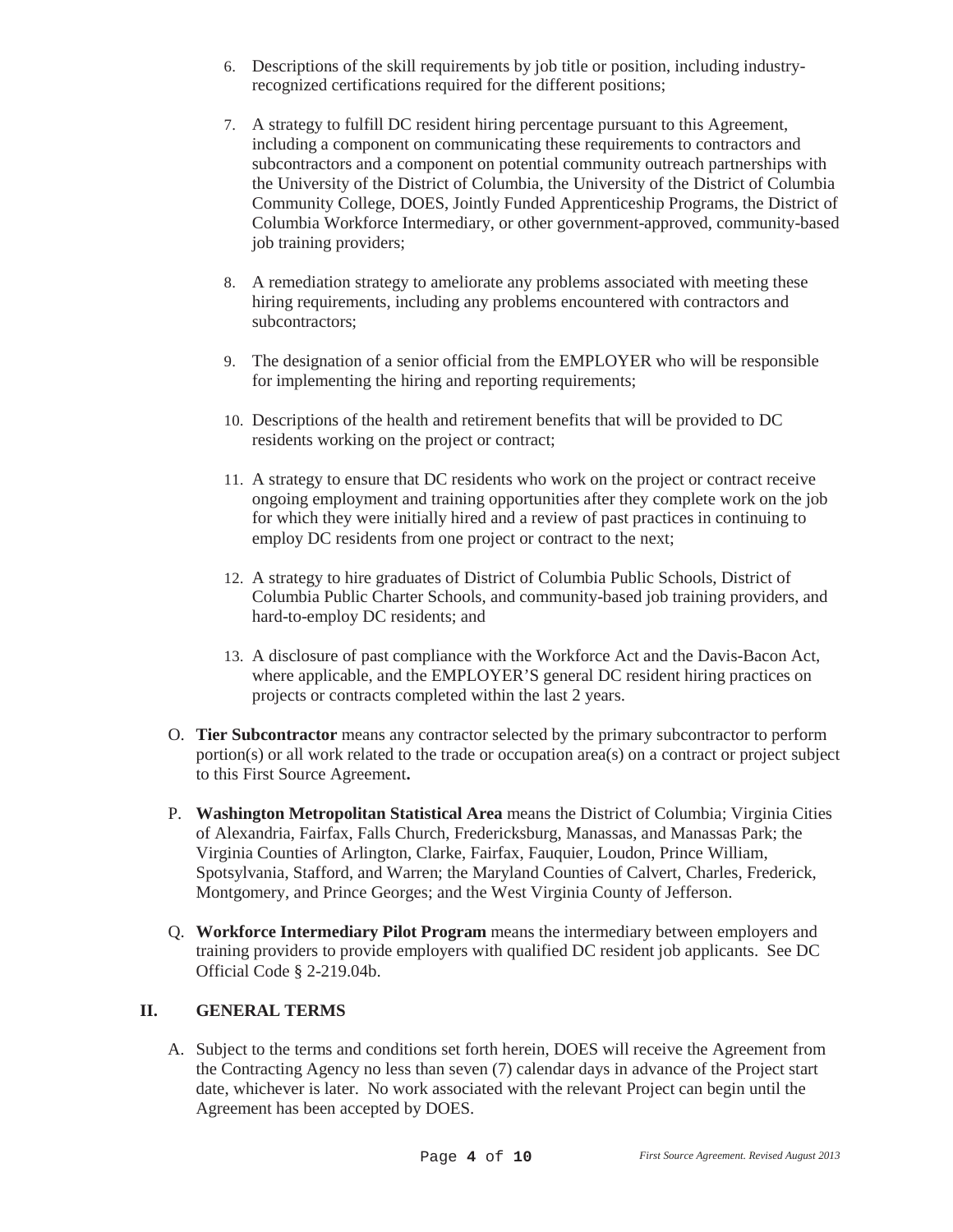- B. The EMPLOYER will require all Project contractors and Project subcontractors with contracts or subcontracts totaling \$300,000 or more to enter into an Agreement with DOES.
- C. DOES will provide recruitment, referral, and placement services to the EMPLOYER, subject to the limitations in this Agreement.
- D. This Agreement will take effect when signed by the parties below and will be fully effective for as long as the benefit is being received, or for commercial and retail tenants only, for five (5) years following the commencement of the tenant's initial lease.
- E. DOES and the EMPLOYER agree that, for purposes of this Agreement, new hires and jobs created for the Project (both union and nonunion) include all of EMPLOYER'S job openings and vacancies in the Washington Metropolitan Statistical Area created for the Project as a result of internal promotions, terminations, and expansions of the EMPLOYER'S workforce, as a result of this Project, including loans, lease agreements, zoning applications, bonds, bids, and contracts.
- F. This Agreement includes apprentices as defined in D.C. Official Code §§ 32-1401- 1431.
- G. DOES will make every effort to work within the terms of all collective bargaining agreements to which the EMPLOYER is a party. The EMPLOYER will provide DOES with written documentation that the EMPLOYER has provided the representative of any collective bargaining unit involved with this Project a copy of this Agreement and has requested comments or objections. If the representative has any comments or objections, the EMPLOYER will promptly provide them to DOES.
- H. EMPLOYER with a contract with the District of Columbia government to perform construction, renovation work, or information technology work with a single contract, or cumulative contracts, of at least \$500,000, within a 12-month period will be required to register an apprenticeship program with the District of Columbia Apprenticeship Council as required by DC Code 32-1431.
- I. If, during the term of this Agreement, the EMPLOYER should transfer possession of all or a portion of its business concerns affected by this Agreement to any other party by lease, sale, assignment, merger, or otherwise this First Source Agreement shall remain in full force and effect and transferee shall remain subject to all provisions herein. In addition, the EMPLOYER as a condition of transfer shall:
	- 1. Notify the party taking possession of the existence of this EMPLOYER'S First Source Employment Agreement.
	- 2. Notify DOES within seven (7) business days of the transfer. This notice will include the name of the party taking possession and the name and telephone of that party's representative.
- J. The EMPLOYER and DOES may mutually agree to modify this Agreement. Any modification shall be in writing, signed by the EMPLOYER and DOES, and attached to the original Agreement.
- K. To the extent that this Agreement is in conflict with any federal labor laws or governmental regulations, the federal laws or regulations shall prevail.

### **III. TRAINING**

A. DOES and the EMPLOYER may agree to develop skills training and on-the-job training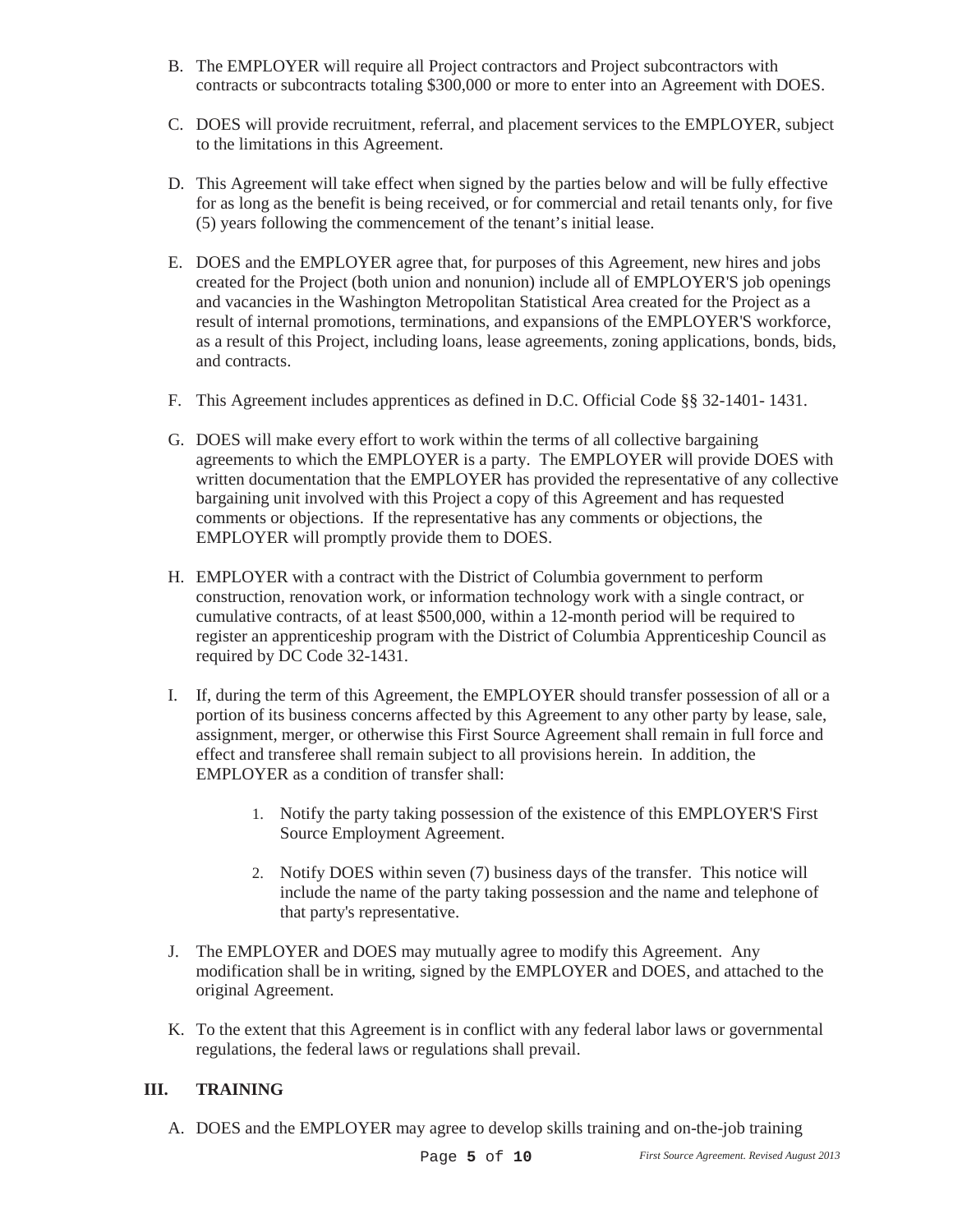programs as approved by DOES; the training specifications and cost for such training will be mutually agreed upon by the EMPLOYER and DOES and will be set forth in a separate Training Agreement.

# **IV. RECRUITMENT**

- A. The EMPLOYER will post all job vacancies with the Job Bank Services of DOES at http://does.dc.gov within seven (7) days of executing the Agreement. Should you need assistance posting job vacancies, please contact Job Bank Services at (202) 698-6001.
- B. The EMPLOYER will notify DOES of all new jobs created for the Project within at least seven (7) business days (Monday - Friday) of the EMPLOYER'S identification/creation of the new jobs. The Notice of New Job Creation shall include the number of employees needed by job title, qualifications and specific skills required to perform the job, hiring date, rate of pay, hours of work, duration of employment, and a description of the work to be performed. This must be done before using any other referral source.
- C. Job openings to be filled by internal promotion from the EMPLOYER'S current workforce shall be reported to DOES for placement and referral, if the job is newly created. EMPLOYER shall provide DOES a Notice of New Job Creation that details such promotions in accordance with Section IV.C.
- D. The EMPLOYER will submit to DOES, prior to commencing work on the Project, a list of current employees that includes the name, Social Security Number, and residency status of all current employees, including apprentices, trainees, and laid-off workers who will be employed on the Project. All EMPLOYER information reviewed or gathered, including Social Security Numbers, as a result of DOES' monitoring and enforcement activities will be held confidential in accordance with all District and federal confidentiality and privacy laws and used only for the purposes that it was reviewed or gathered.

### **V. REFERRAL**

- A. DOES will screen applicants through carefully planned recruitment and training events and provide the EMPLOYER with a list of qualified applicants according to the number of employees needed by job title, qualifications and specific skills required to perform the job, hiring date, rate of pay, hours of work, duration of employment, and a description of the work to be performed as supplied by the EMPLOYER in its Notice of New Job Creation set forth above in Section IV.C.
- B. DOES will notify the EMPLOYER of the number of applicants DOES will refer, prior to the anticipated hiring dates.

### **VI. PLACEMENT**

- A. The EMPLOYER shall in good faith, use reasonable efforts to select its new hires or employees from among the qualified applicants referred by DOES. All hiring decisions are made by the EMPLOYER.
- B. In the event that DOES is unable to refer qualified applicants meeting the EMPLOYER'S established qualifications, within seven (7) business days (Monday - Friday) from the date of notification from the EMPLOYER, the EMPLOYER will be free to directly fill remaining positions for which no qualified applicants have been referred. The EMPLOYER will still be required to meet the hiring or hours worked percentages for all new jobs created by the Project.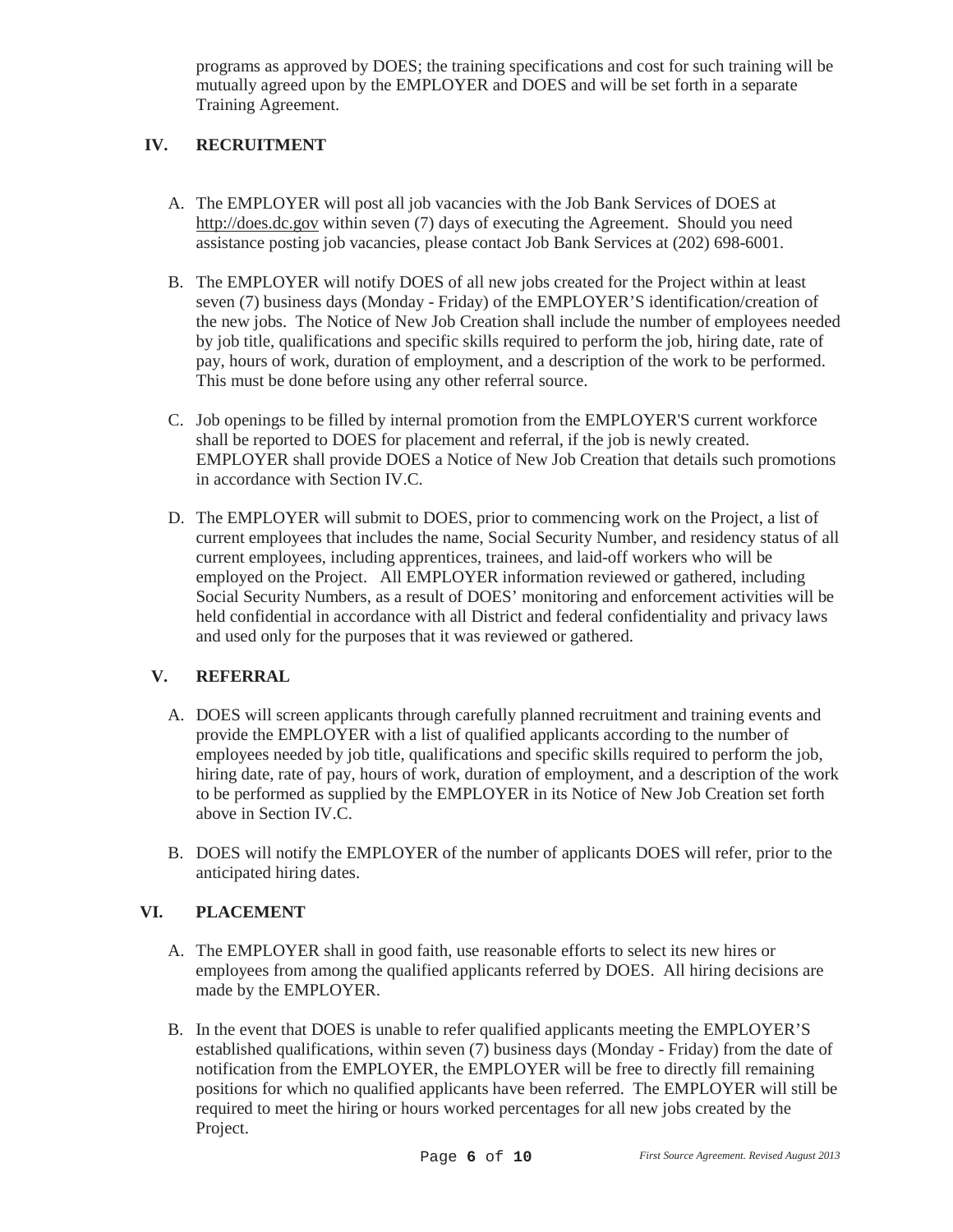C. After the EMPLOYER has selected its employees, DOES is not responsible for the employees' actions and the EMPLOYER hereby releases DOES, and the Government of the District of Columbia, the District of Columbia Municipal Corporation, and the officers and employees of the District of Columbia from any liability for employees' actions.

# **VII. REPORTING REQUIREMENTS**

- A. EMPLOYER with Projects valued at a minimum of \$300,000 shall hire DC residents for at least 51% of all new jobs created by the Project and 35% of all apprenticeship hours worked in connection with the Project shall be worked by DC residents registered in programs approved by the District of Columbia Apprenticeship Council.
- B. EMPLOYER with Projects valued at a minimum of \$5,000,000 shall hire DC residents for at least 51% of all new jobs created by the Project and 35% of all apprenticeship hours worked in connection with the Project shall be worked by DC residents registered in programs approved by the District of Columbia Apprenticeship Council; the EMPLOYER will complete the attached Revised Employment Plan that will include the information outlined in Section I.N. above and meet with DOES personnel for an orientation and introduction to personnel responsible for training resources offered by the agency.
- C. EMPLOYER shall have a user name and password for the First Source Employer Portal for electronic submission of all monthly Contract Compliance Forms, weekly certified payrolls and any other documents required by DOES for reporting and monitoring.
- D. EMPLOYER with Projects valued at a minimum of \$300,000 shall provide the following monthly and cumulative statistics on the Contract Compliance Form:
	- 1. Number of new job openings created/available;
	- 2. Number of new job openings listed with DOES, or any other District Agency;
	- 3. Number of DC residents hired for new jobs;
	- 4. Number of employees transferred to the Project;
	- 5. Number of DC residents transferred to the Project;
	- 6. Direct or indirect labor cost associated with the project;
	- 7. Each employee's name, job title, Social Security Number, hire date, residence, and referral source;
	- 8. Number of apprenticeship hours worked;
	- 9. Number of apprenticeship hours worked by DC residents; and
	- 10. Workforce statistics throughout the entire project tenure.
- E. Monthly, EMPLOYER must electronically submit the Contract Compliance Form to DOES.. EMPLOYER is also required to make payroll and employment records available to DOES as a part of compliance monitoring, upon request.

### **VIII. FINAL REPORT AND GOOD FAITH EFFORTS**

- A. With the submission of the final request for payment from the Contracting Agency, the EMPLOYER shall:
	- 1. Document in a report to DOES its compliance with the hiring or hours worked percentage requirements for all new jobs created by the Project and the percentages of DC residents employed in all Trade Classifications, for each area of the Project; or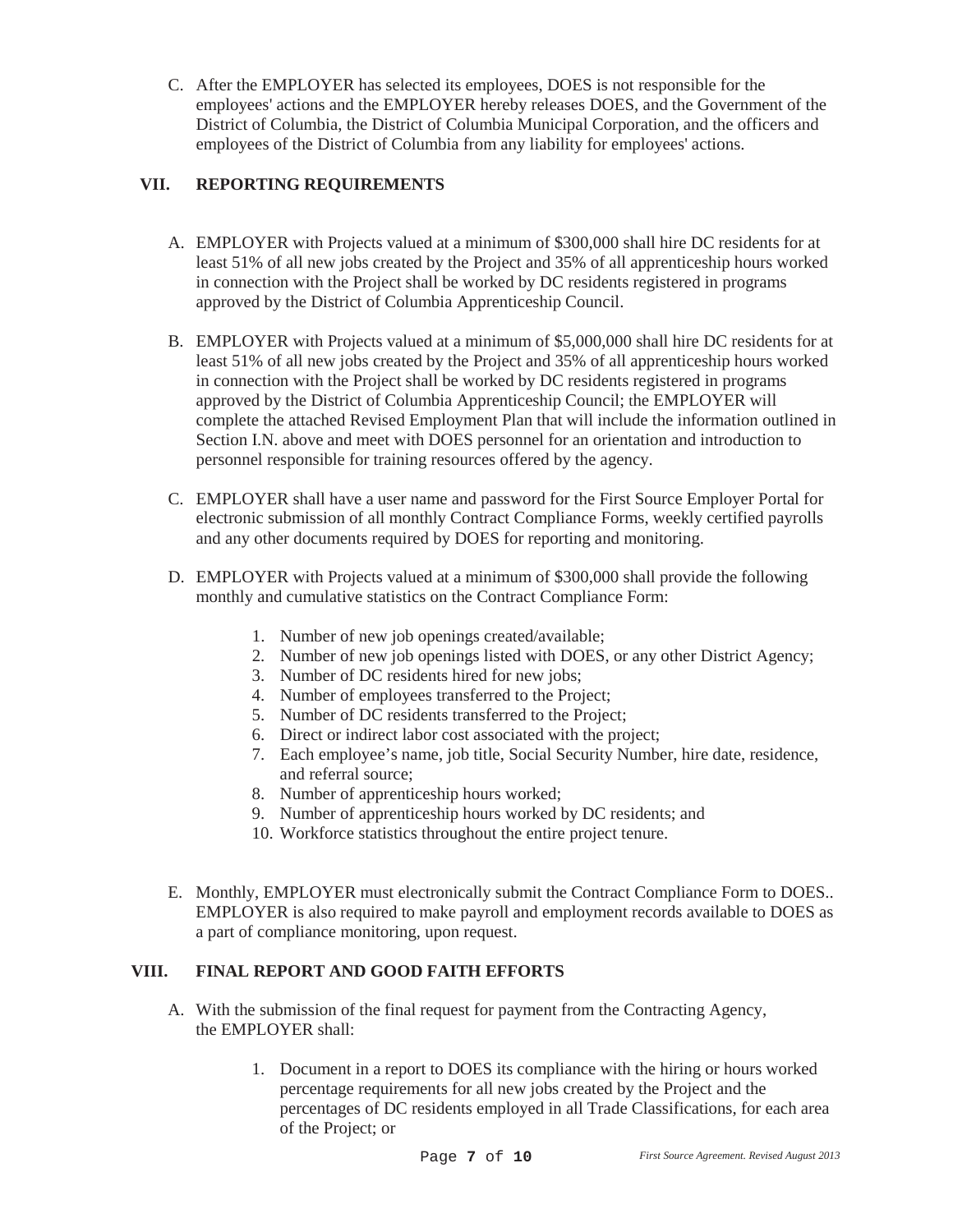- 2. Submit to DOES a request for a waiver of the hiring or hours worked percentage requirements for all new jobs created by the Project that will include the following documentation:
	- a. Documentation supporting EMPLOYER'S good faith effort to comply;
	- b. Referrals provided by DOES and other referral sources; and
	- c. Advertisement of job openings listed with DOES and other referral sources.
- B. DOES may waive the hiring or hours worked percentage requirements for all new jobs created by the Project, and/or the required percentages of DC residents in all Trade Classifications areas on the Project, if DOES finds that:
	- 1. EMPLOYER demonstrated a good faith effort to comply, as set forth in Section C, below; or
	- 2. EMPLOYER is located outside the Washington Metropolitan Statistical Area and none of the contract work is performed inside the Washington Metropolitan Statistical Area; or
	- 3. EMPLOYER entered into a special workforce development training or placement arrangement with DOES or with the District of Columbia Workforce Intermediary; or
	- 4. DOES certified that there are insufficient numbers of DC residents in the labor market possessing the skills required by the EMPLOYER for the positions created as a result of the Project. No failure by Employer to request a waiver under any other provision hereunder shall be considered relevant to a requested waiver under this Subsection.
- C. DOES shall consider documentation of the following when making a determination of a good-faith effort to comply:
	- 1. Whether the EMPLOYER posted the jobs on the DOES job website for a minimum of ten (10) calendar days;
	- 2. Whether the EMPLOYER advertised each job opening in a District newspaper with city-wide circulation for a minimum of seven (7) calendar days;
	- 3. Whether the EMPLOYER advertised each job opening in special interest publications and on special interest media for a minimum of seven (7) calendar days;
	- 4. Whether the EMPLOYER hosted informational/recruiting or hiring fairs;
	- 5. Whether the EMPLOYER contacted churches, unions, and/or additional Workforce Development Organizations;
	- 6. Whether the EMPLOYER interviewed employable candidates;
	- 7. Whether the EMPLOYER created or participated in a workforce development program approved by DOES;
	- 8. Whether the EMPLOYER created or participated in a workforce development program approved by the District of Columbia Workforce Intermediary;
	- 9. Whether the EMPLOYER substantially complied with the relevant monthly reporting requirements set forth in this section;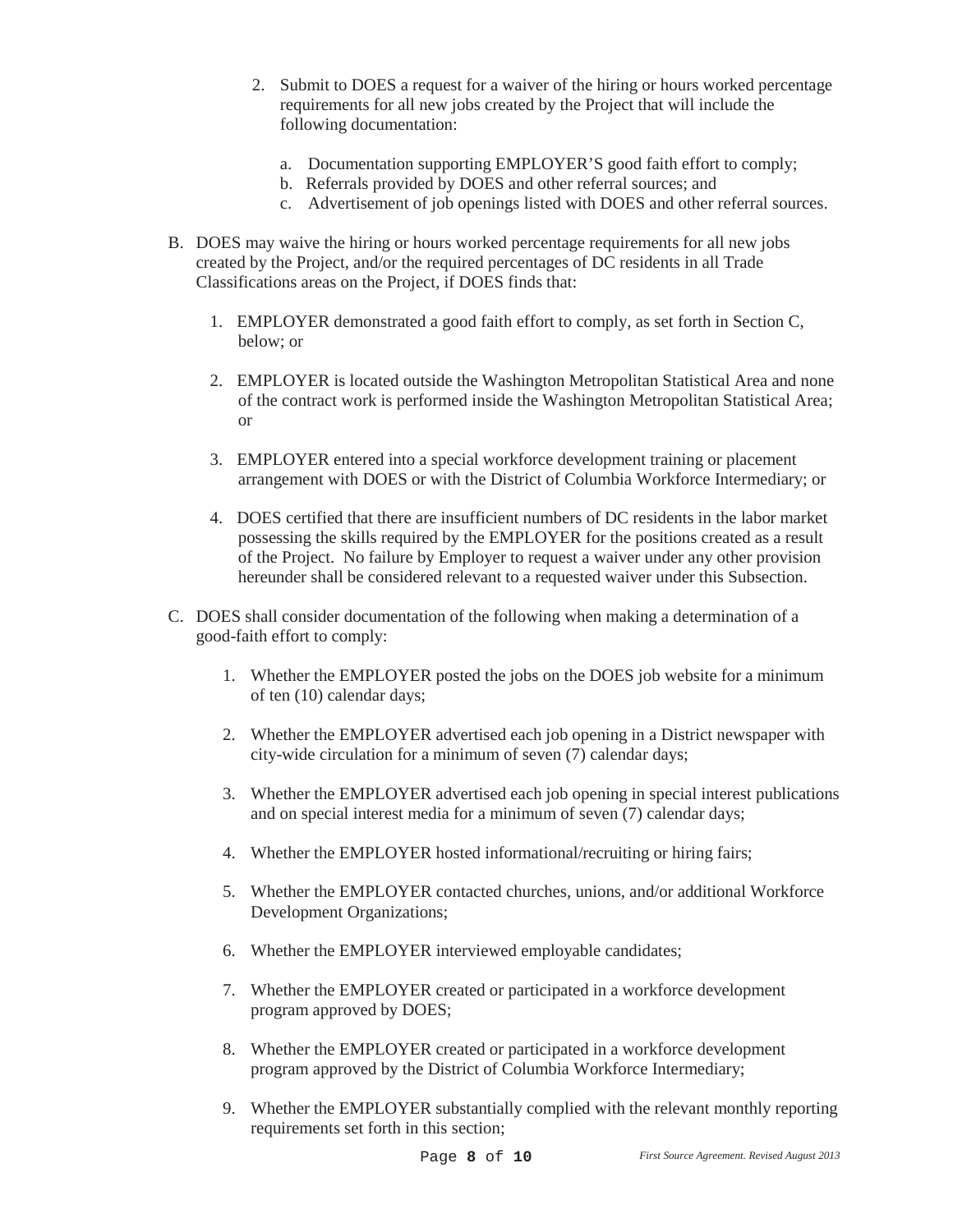- 10. Whether the EMPLOYER has submitted and substantially complied with its most recent employment plan that has been approved by DOES; and
- 11. Any additional documented efforts.

# **IX. MONITORING**

- A. DOES is the District agency authorized to monitor and enforce the requirements of the Workforce Intermediary Establishment and Reform of the First Source Amendment Act of 2011 (D.C. Official Code §§ 2 219.01 – 2.219.05), and relevant provisions of the Apprenticeship Requirements Amendment Act of 2004 (D.C. Official Code § 2-219.03 and § 32-1431). As a part of monitoring and enforcement, DOES may require and EMPLOYER shall grant access to Project sites, employees, and documents.
- B. EMPLOYER'S noncompliance with the provisions of this Agreement may result in the imposition of penalties.
- C. All EMPLOYER information reviewed or gathered, including Social Security Numbers, as a result of DOES' monitoring and enforcement activities will be held confidential in accordance with all District and federal confidentiality and privacy laws and used only for the purposes that it was reviewed or gathered.
- D. DOES shall monitor all Projects as authorized by law. DOES will:
	- 1. Review all contract controls to determine if EMPLOYER and Subcontractors are subject to DC Law 14-24.
	- 2. Notify stakeholders and company officials and establish meetings to provide technical assistance involving the First Source process.
	- 3. Make regular site visits to determine if the EMPLOYER or Subcontractor's workforce is in concurrence with the submitted Agreement and Monthly Compliance Reports.
	- 4. Inspect and copy certified payroll, personnel records and any other records or information necessary to ensure the required workforce utilization is in compliance with the First Source Law.
	- 5. Conduct desk reviews of *Monthly Compliance Reports*.
	- 6. Educate EMPLOYERS about additional services offered by DOES, such as On-the-Job Training programs and tax incentives for EMPLOYERS who hire from certain categories.
	- 7. Monitor and complete statistical reports that identify the overall project, contractor, and subcontractors' hiring or hours worked percentages.
	- 8. Provide formal notification of non-compliance with the required hiring or hours worked percentages or any alleged breach of the First Source Law to all contracting agencies, and stakeholders. *(Please note: EMPLOYERS are granted 30 days to correct any alleged deficiencies stated in the notification.)*

### **X. PENALTIES**

A. Willful breach of the Agreement by the EMPLOYER, failure to submit the Contract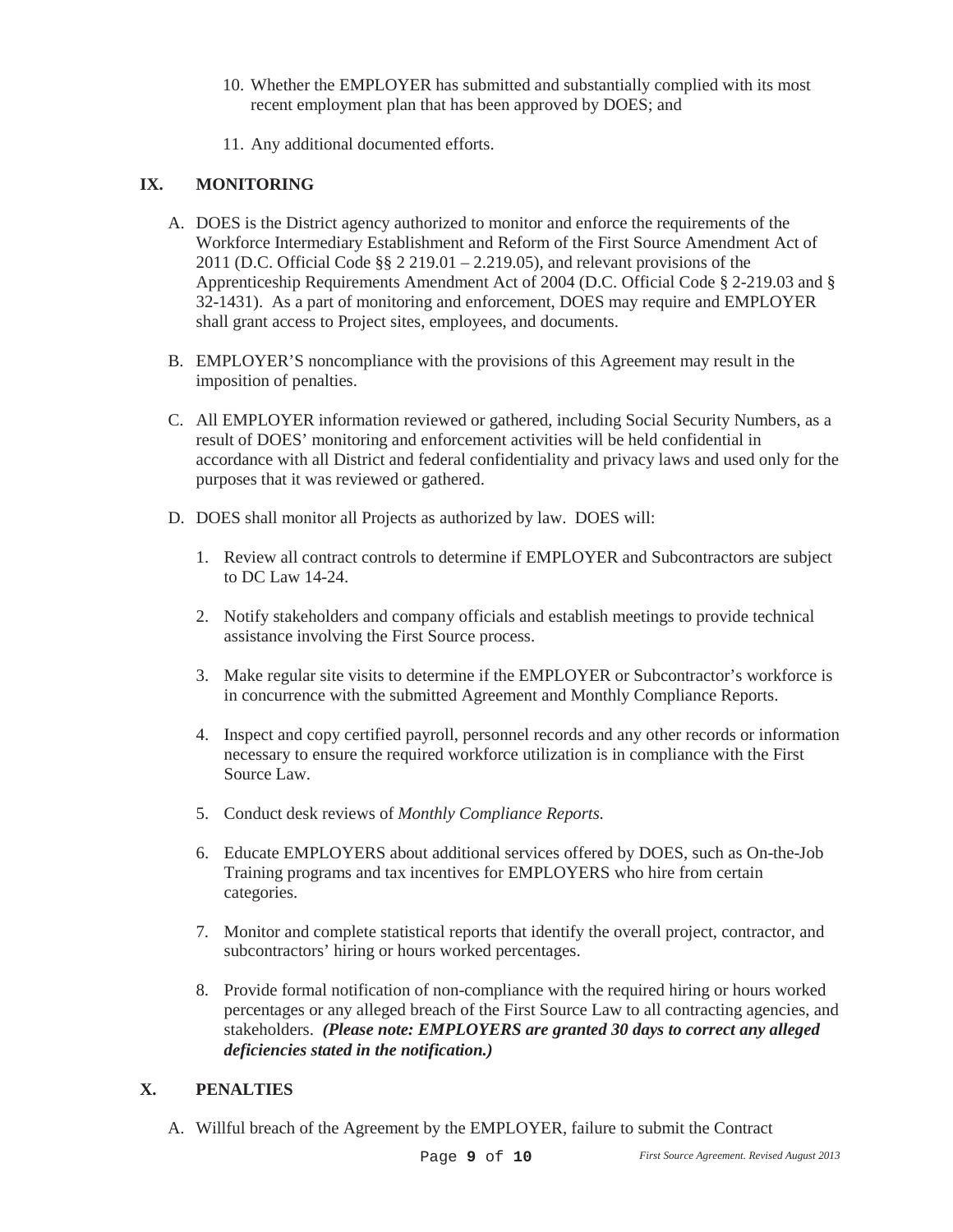Compliance Reports, deliberate submission of falsified data, or failure to reach specific hiring or hours worked requirements may result in DOES imposing a fine of 5% of the total amount of the direct and indirect labor costs of the contract for the positions created by EMPLOYER.

- B. EMPLOYERS who have been found in violation two (2) times or more over a 10-year period may be debarred and/or deemed ineligible for consideration for Projects for a period of five (5) years.
- C. Appeals of violations or fines are to be filed with the Contract Appeals Board.

 $\overline{\phantom{a}}$  , and the contract of the contract of the contract of the contract of the contract of the contract of the contract of the contract of the contract of the contract of the contract of the contract of the contrac

\_\_\_\_\_\_\_\_\_\_\_\_\_\_\_\_\_\_\_\_\_\_\_\_\_\_\_\_\_\_\_\_\_\_\_\_\_\_ \_\_\_\_\_\_\_\_\_\_\_\_\_\_\_\_\_\_\_

I hereby certify that I have the authority to bind the EMPLOYER to this Agreement.

By:

EMPLOYER Senior Official

\_\_\_\_\_\_\_\_\_\_\_\_\_\_\_\_\_\_\_\_\_\_\_\_\_\_\_\_\_\_\_\_\_\_\_\_\_\_

\_\_\_\_\_\_\_\_\_\_\_\_\_\_\_\_\_\_\_\_\_\_\_\_\_\_\_\_\_\_\_\_\_\_\_\_\_\_

\_\_\_\_\_\_\_\_\_\_\_\_\_\_\_\_\_\_\_\_\_\_\_\_\_\_\_\_\_\_\_\_\_\_\_\_\_\_

\_\_\_\_\_\_\_\_\_\_\_\_\_\_\_\_\_\_\_\_\_\_\_\_\_\_\_\_\_\_\_\_\_\_\_\_\_\_

\_\_\_\_\_\_\_\_\_\_\_\_\_\_\_\_\_\_\_\_\_\_\_\_\_\_\_\_\_\_\_\_\_\_\_\_\_\_

Name of Company

Address

Telephone

Email

Signature Department of Employment Services Date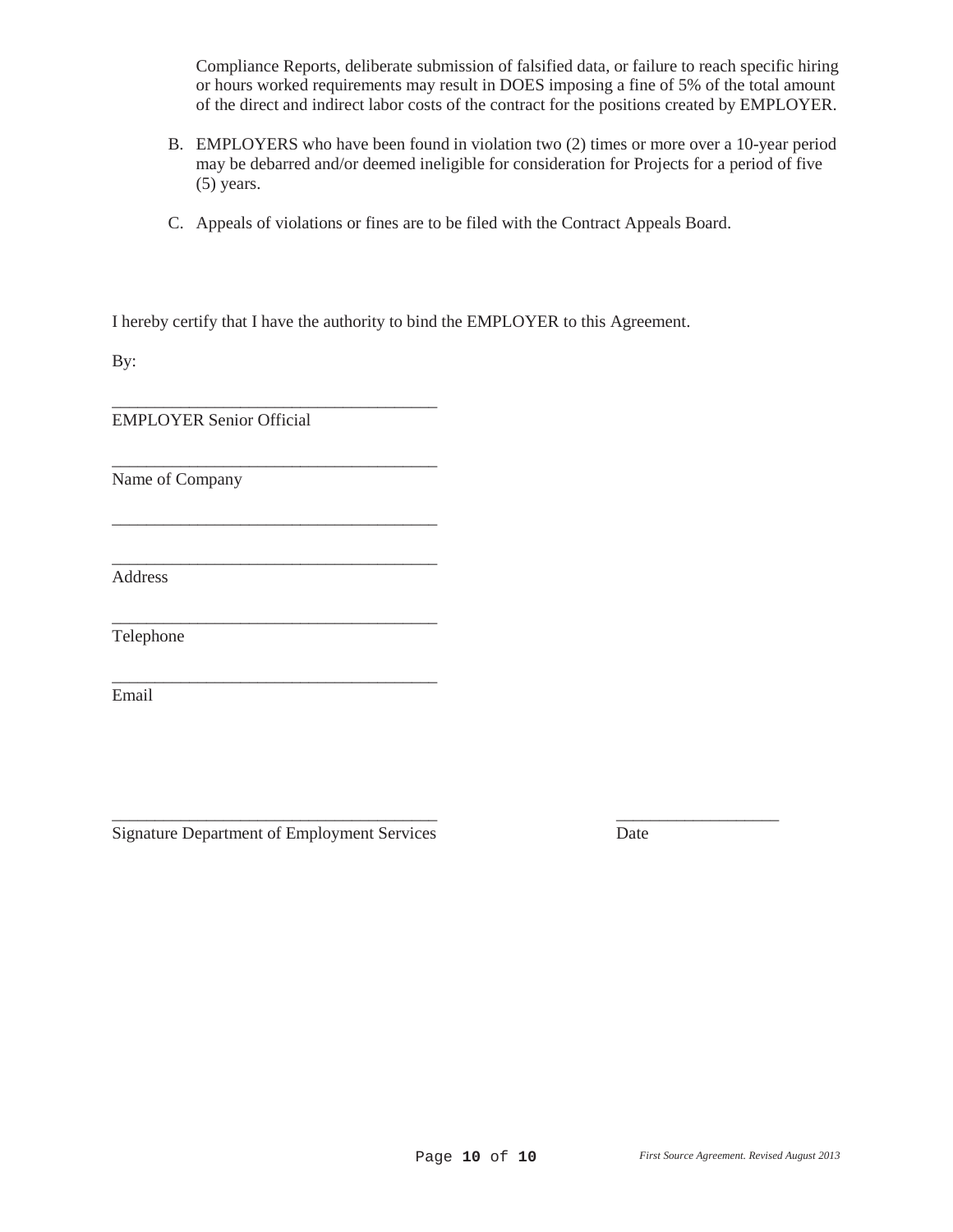### **EMPLOYMENT PLAN**

| $\label{eq:naive} \begin{minipage}{0.9\linewidth} \textbf{NAME OF EMPLOYER: } \begin{tabular}{ c c c } \hline \multicolumn{3}{ c }{\textbf{NAME OF EMPLOYER:}} \end{tabular} \end{minipage}$ |
|----------------------------------------------------------------------------------------------------------------------------------------------------------------------------------------------|
|                                                                                                                                                                                              |
|                                                                                                                                                                                              |
|                                                                                                                                                                                              |
|                                                                                                                                                                                              |
| <u> 1999 - Johann John Harry Harry Harry Harry Harry Harry Harry Harry Harry Harry Harry Harry Harry Harry Harry H</u>                                                                       |
|                                                                                                                                                                                              |
|                                                                                                                                                                                              |
| TYPE OF PROJECT: ______________________________CONTRACT AMOUNT: _________________                                                                                                            |
|                                                                                                                                                                                              |
|                                                                                                                                                                                              |
|                                                                                                                                                                                              |

**NEW JOB CREATION PROJECTIONS**: Please indicate ALL new position(s) your firm will create as a result of the Project. If the firm WILL NOT be creating any new employment opportunities, please complete the attached justification sheet with an explanation. Attach additional sheets as needed.

| <b>JOB TITLE</b>          | # OF JOBS   | <b>SALARY</b> | UNION MEMBERSHIP REQUIRED | <b>PROJECTED</b> |
|---------------------------|-------------|---------------|---------------------------|------------------|
|                           | $F/T$ $P/T$ | <b>RANGE</b>  | <b>NAME LOCAL#</b>        | <b>HIRE DATE</b> |
| $\mathbf{A}$              |             |               |                           |                  |
| B                         |             |               |                           |                  |
| $\mathsf{C}$              |             |               |                           |                  |
| D                         |             |               |                           |                  |
| ${\bf E}$                 |             |               |                           |                  |
| $\boldsymbol{\mathrm{F}}$ |             |               |                           |                  |
| $\mathbf G$               |             |               |                           |                  |
| H                         |             |               |                           |                  |
| I                         |             |               |                           |                  |
| $\mathbf{J}$              |             |               |                           |                  |
| K                         |             |               |                           |                  |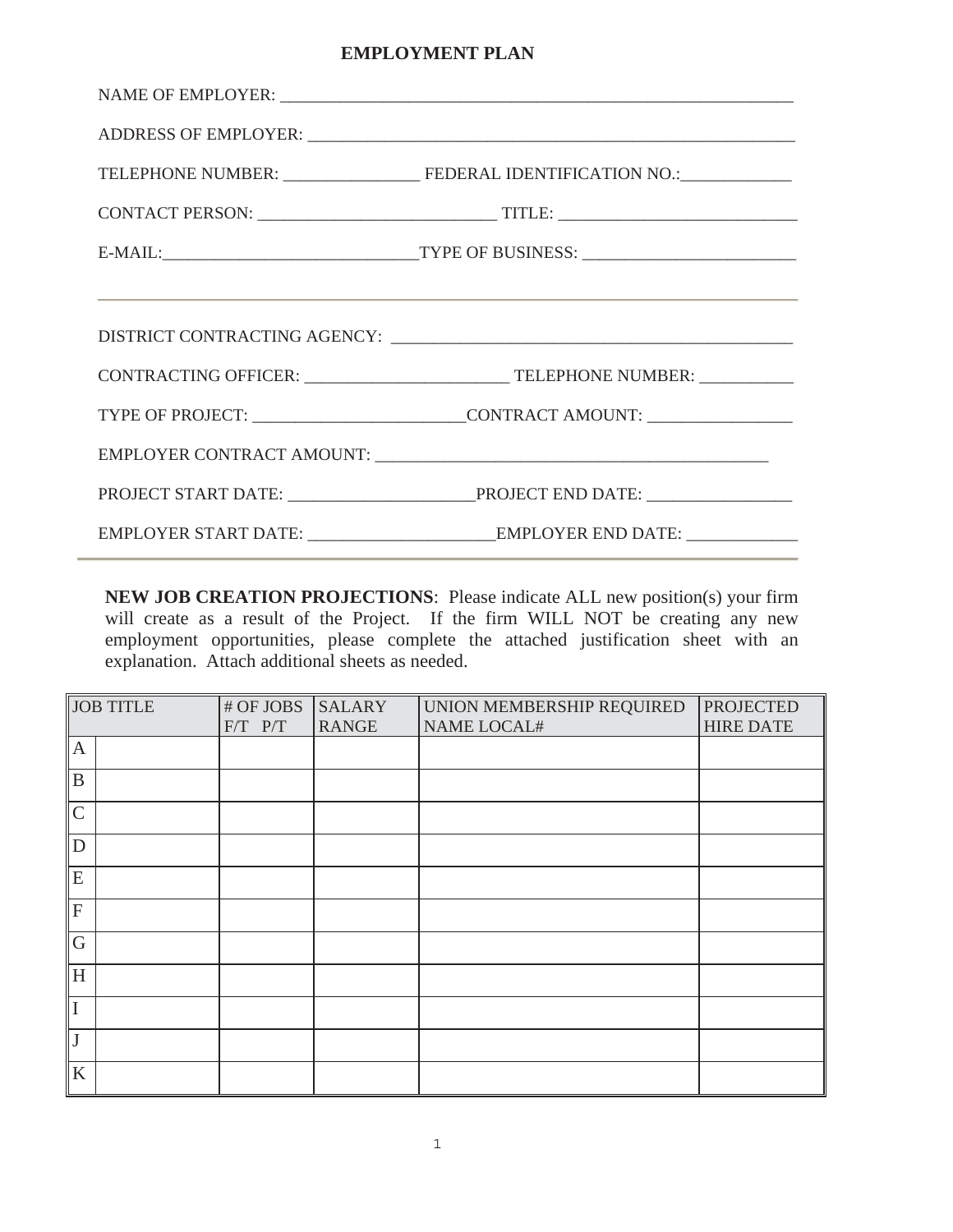**CURRENT EMPLOYEES**: Please list the names, residency status and ward information of all current employees, including apprentices, trainees, and transfers from other projects, who will be employed on the Project. Attach additional sheets as needed.

| <b>NAME OF EMPLOYEE</b> | <b>CURRENT DISTRICT</b><br><b>RESIDENT</b><br>$\sqrt{\text{Please Check}}$ | <b>WARD</b> |
|-------------------------|----------------------------------------------------------------------------|-------------|
|                         | $\Box$                                                                     |             |
|                         | $\Box$                                                                     |             |
|                         | $\Box$                                                                     |             |
|                         | $\Box$                                                                     |             |
|                         | $\Box$                                                                     |             |
|                         | □                                                                          |             |
|                         | $\Box$                                                                     |             |
|                         | $\Box$                                                                     |             |
|                         | □                                                                          |             |
|                         | $\Box$                                                                     |             |
|                         | $\Box$                                                                     |             |
|                         | $\Box$                                                                     |             |
|                         | $\Box$                                                                     |             |
|                         | $\Box$                                                                     |             |
|                         | $\Box$                                                                     |             |
|                         | $\Box$                                                                     |             |
|                         | $\Box$                                                                     |             |
|                         | $\Box$                                                                     |             |
|                         | $\Box$                                                                     |             |
|                         | $\Box$                                                                     |             |
|                         | $\Box$                                                                     |             |
|                         | $\Box$                                                                     |             |
|                         | $\Box$                                                                     |             |
|                         | $\Box$                                                                     |             |
|                         | $\Box$                                                                     |             |